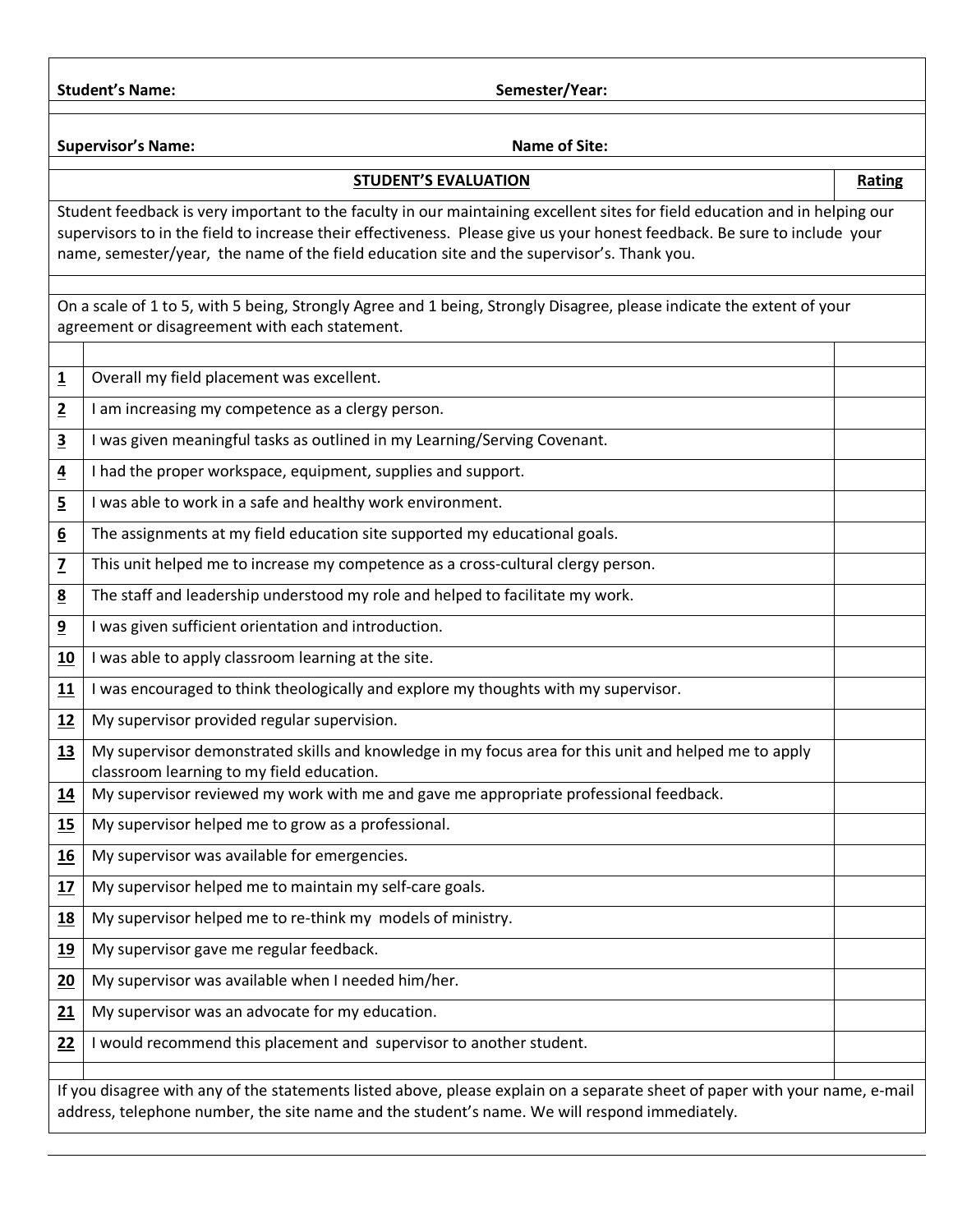| Below or on a separate sheet, please supply your answers to the following questions: |                                                                              |  |
|--------------------------------------------------------------------------------------|------------------------------------------------------------------------------|--|
| $\overline{\mathbf{1}}$                                                              | What did you learn about ministry during this unit of field education?       |  |
|                                                                                      |                                                                              |  |
|                                                                                      |                                                                              |  |
|                                                                                      |                                                                              |  |
|                                                                                      |                                                                              |  |
|                                                                                      |                                                                              |  |
|                                                                                      |                                                                              |  |
|                                                                                      |                                                                              |  |
| $\overline{2}$                                                                       | What did you learn about yourself during this unit of field education?       |  |
|                                                                                      |                                                                              |  |
|                                                                                      |                                                                              |  |
|                                                                                      |                                                                              |  |
|                                                                                      |                                                                              |  |
|                                                                                      |                                                                              |  |
|                                                                                      |                                                                              |  |
|                                                                                      |                                                                              |  |
| $\overline{\mathbf{3}}$                                                              | What did you learn about God during this unit of field education?            |  |
|                                                                                      |                                                                              |  |
|                                                                                      |                                                                              |  |
|                                                                                      |                                                                              |  |
|                                                                                      |                                                                              |  |
|                                                                                      |                                                                              |  |
|                                                                                      |                                                                              |  |
|                                                                                      |                                                                              |  |
|                                                                                      |                                                                              |  |
| $\overline{4}$                                                                       | What was not asked that is important for us to know about this unit or site? |  |
|                                                                                      |                                                                              |  |
|                                                                                      |                                                                              |  |
|                                                                                      |                                                                              |  |
|                                                                                      |                                                                              |  |
|                                                                                      |                                                                              |  |